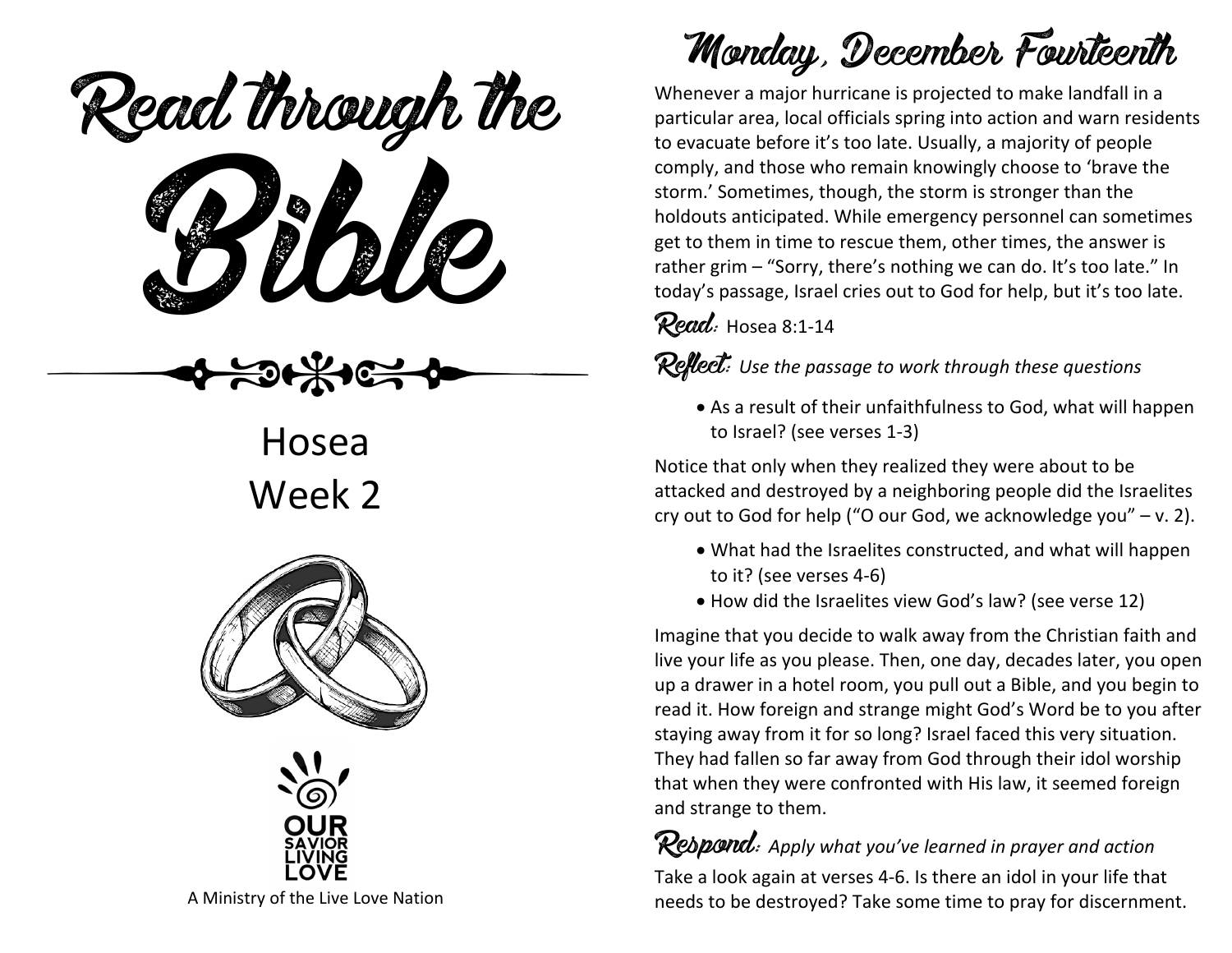## Tuesday, December Fifteenth

Living in a college town is not for the faint of heart, especially when you live next door to a group of students who are constantly hosting loud, massive house parties! On any given night of the week, local residents may find themselves waking up and looking out their window at 2 am to find hundreds of students gathered in the front lawn of the house next door. The beer is flowing, the music is playing, and there seems to be no end to the party in sight. What is a tired and frustrated next-door neighbor to do? Time to call the police (for the third time this week). The college students may not realize it yet, but their party is about to be over. In today's passage, Hosea informs Israel that their party is over.

Read: Hosea 9:1-17

#### Reflect: *Use the passage to work through these questions*

• How does verse 1 suggest that Israel's situation will be changing soon?

At the time of Hosea's prophecy, Israel was enjoying their lives of debauchery and idol worship. However, as many of the chapters so far have articulated, all of that was about to change. God's judgment was about to come upon His people.

• How did the Israelites view Hosea? (see verse 7)

"Wait…is this guy serious? Is he really trying to tell us that God is going to bring judgment upon us? We're in the middle of a bountiful harvest and life is good. I mean, this guy Hosea is absolutely insane!" Israel heard Hosea's prophecy, and they were so blinded by their own ego that they did not believe it.

• How will Israel – inhabitants of the Promised Land – be forced to live after the coming judgment? (see verse 17)

Respond: *Apply what you've learned in prayer and action* Hosea was not treated kindly by his fellow Israelites. Take some time today to pray for people in your life who do not always treat you kindly.

# Wednesday, December Sixteenth

Lori Loughlin (former *Full House* TV star) reported to prison on October 30th to serve a two-month sentence after she and her husband participated in a college admissions scheme that allowed their daughters to attend prestigious universities. At first, the celebrity couple pleaded 'not guilty' in the hopes that they would avoid prison time. However, they quickly learned that they could not avoid punishment for their actions. In today's passage, Israel learns that it cannot avoid punishment for their actions.

### Read: Hosea 10:1-15

Reflect: *Use the passage to work through these questions*

- How had God blessed Israel, and what had they done with these blessings? (see verses 1-2)
- Why didn't Israel have an earthly king? (see verse 3) What were the problems of an earthly king? (see verses 3-4)
- When will Israel receive its judgment? (see verse 10)

Imagine how Israel might have responded after hearing that judgment would come upon them. "Hey, God, can you bring that judgment upon us in a few years? Because we're really enjoying our sinful lives right now." God makes it clear that He will bring judgment when He wants to, not when Israel wants Him to.

• What did God call on the people of Israel to do? (see verse 12)

At the end of chapter 5, God had asked His people to repent of their sin and turn to Him. Now, five chapters later, He repeats His plea with urgency – "it is time to seek the Lord" (v. 12).

#### **Respond:** Apply what you've learned in prayer and action

During this Christmas season, we remember that God demonstrated His unconditional love for us by saving us from the eternal punishment of our sin. Take some time today to thank Him for sending His Son to take that punishment for us.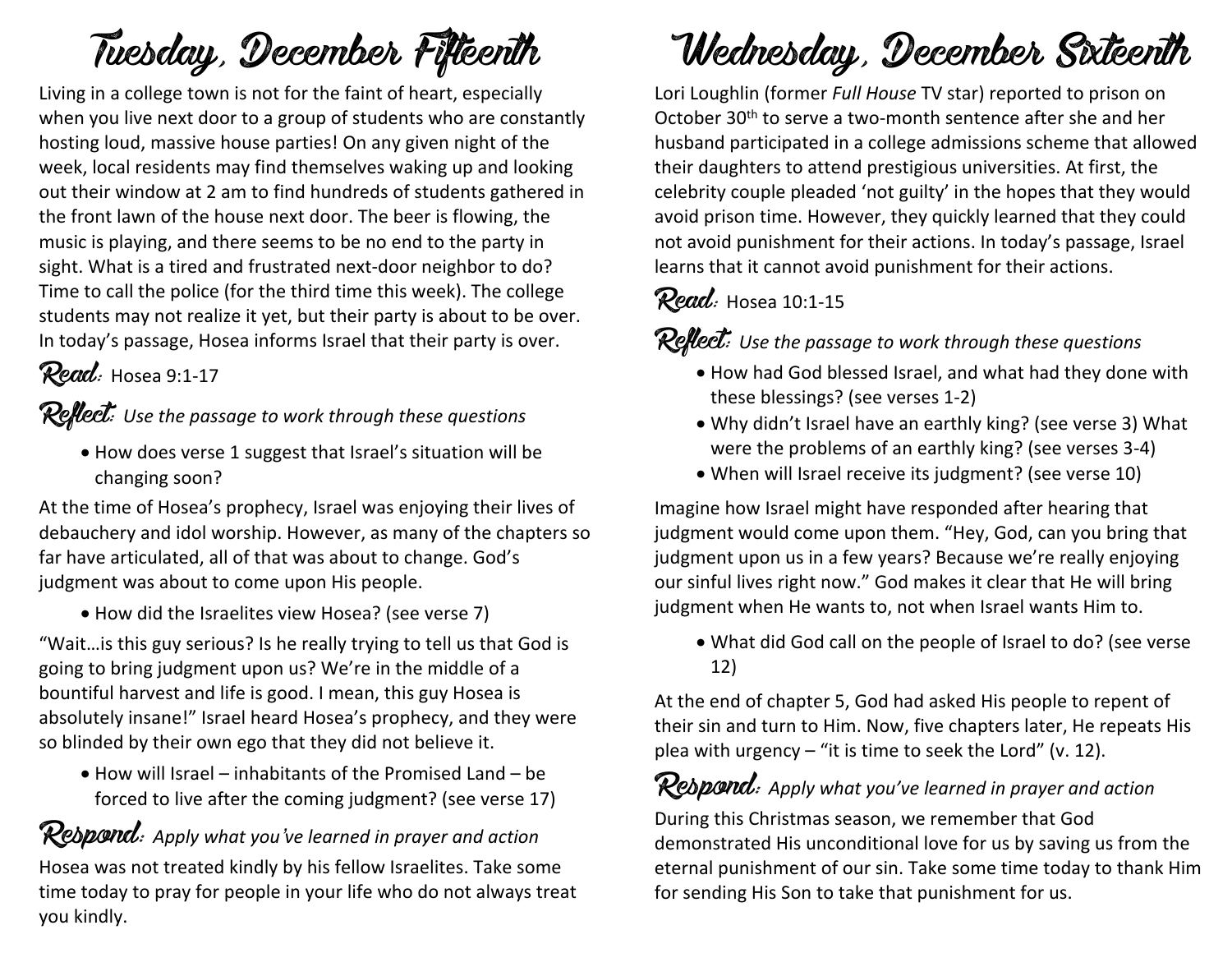## Thursday, December Seventeenth

The new St. Pete Pier has a lot of things to do, especially for families looking to spend a day outside. First, there's a sprawling playground for kids to run around. Next, you'll find a splash pad for kids to run through. Just a few steps away is a beach for families to relax and play by the waves. And, to top it all off, there's a walk-up food service area where you can create your own pizza. In these ways and more, an afternoon at the new Pier can serve as a great memory maker for families. In today's passage, God looks back on His memories with His children.

### Read: Hosea 11:1-12

Reflect: *Use the passage to work through these questions*

• What sort of imagery does God use to describe His relationship with Israel? (verses 1-4)

When children are young, it is very common for them to demonstrate love and appreciation for their parents. But once they become teenagers, that starts to change! In fact, it is very common at that age for them to rebel against their parents. As God looked back on His time with the people of Israel, He remembered them in their youth – they loved Him and followed His decrees. But as they grew older, they began to rebel against Him.

- How do verses 5-7 describe Israel's attitude toward God?
- How do verses 8-9 demonstrate a shift in God's attitude toward Israel?

Once again, as He had done many times before, God looked down on His people and had compassion for them.

Rebpond: Apply what you've learned in prayer and action In Ephesians 4:32, Paul gives us this instruction: "Be kind and compassionate to one another, forgiving each other, just as in Christ God forgave you." How easy or difficult is it for you to have compassion on those who wrong you? How might God's example in Hosea and Ephesians 4:32 confirm or challenge your practice?

Friday, December Eighteenth

In early 2020, a 17-year-old girl named Heaven Fitch became the first female wrestler in North Carolina history to win a high school state championship. As a kid, Fitch had watched her older brothers wrestle, and she would often join in to test her strength and skillset. After winning the state championship against a sea of boys, Fitch expressed confidence in her abilities: "I just wrestled my best, and I kind of dominated the match, if I'm being honest." In today's passage, God describes Israel's rebellion as a wrestling match. Can you guess who's going to win?

#### Read: Hosea 12:1-14

Reflect: *Use the passage to work through these questions*

• How was Israel like Jacob? (see verses 2-5)

In verse 4, God refers back to the wrestling match between He and Jacob as a way of describing Israel's current struggle with Him (see Genesis 32:24-30). In the Genesis account, Jacob had refused to submit to God. As a result, he literally found himself in a wrestling match with God.

- What does God command Israel to do? (see verse 6)
- How do Israel's words in verse 8 and God's words in verse 9 differ in terms of Israel's current and future situations?

Israel's fortune was about to change. In verse 8 (their current situation), they found themselves basking in their own wealth. But in verse 9 (their future situation), they would soon find themselves without possessions or even a home ("I will make you live in tents again").

Rebpond: Apply what you've learned in prayer and action In what situations do you tend to 'wrestle with God'? How does that wrestling lead you to ultimately submit to Him and His will? Take some time today to thank God for being patient with you in the times that you try and wrestle with Him.